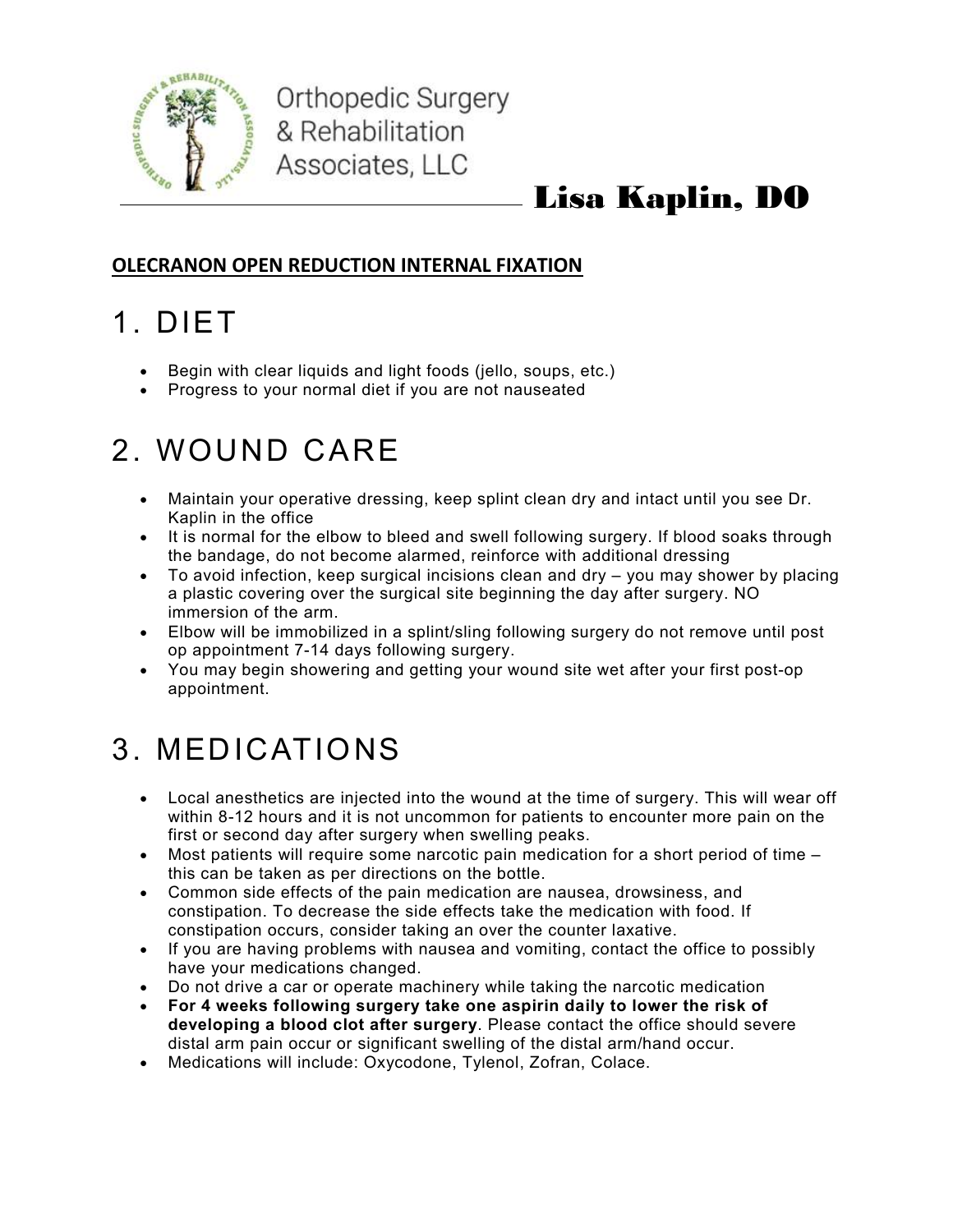

Orthopedic Surgery & Rehabilitation Associates, LLC

## Lisa Kaplin, DO

## 4. ACTIVITY

- When sleeping or resting, inclined positions (ie: reclining chair) and a pillow under the forearm for support may provide better comfort.
- Do not engage in activities which increase pain/swelling. Unless otherwise instructed the arm should remain in the sling at all times.
- Avoid long periods of sitting or long distance traveling for 2 weeks.
- NO driving until instructed otherwise by physician
- May return to sedentary work ONLY or school 3-4 days after surgery, if pain is tolerable

# 5. IMMOBILIZER (IF PRESCRIBED)

You will be placed in a post mold splint where you cannot straighten OR bend your elbow for 1-2 weeks following surgery You are to wear sling at all times while the splint is in place.

## 6. ICE THERAPY

- Icing is very important in the initial post-operative period and should begin immediately after surgery.
- Ice packs 20 minutes every 2 hours daily until your first post-operative visit. Care should be taken with icing to avoid frostbite to the skin.

## 7. EXERCISE

- Begin finger flexion and extension on the first post-operative day to help decrease swelling.
- Formal physical therapy (PT) and occupational therapy (OT) typically begins after your first post op appointment. A prescription and protocol will be provided at your first post-op visit.

## 8. EMERGENCIES

Contact Dr. Kaplin's office to report any of the following:

- Painful swelling or numbness (note that some swelling and numbness is normal)
- Unrelenting pain